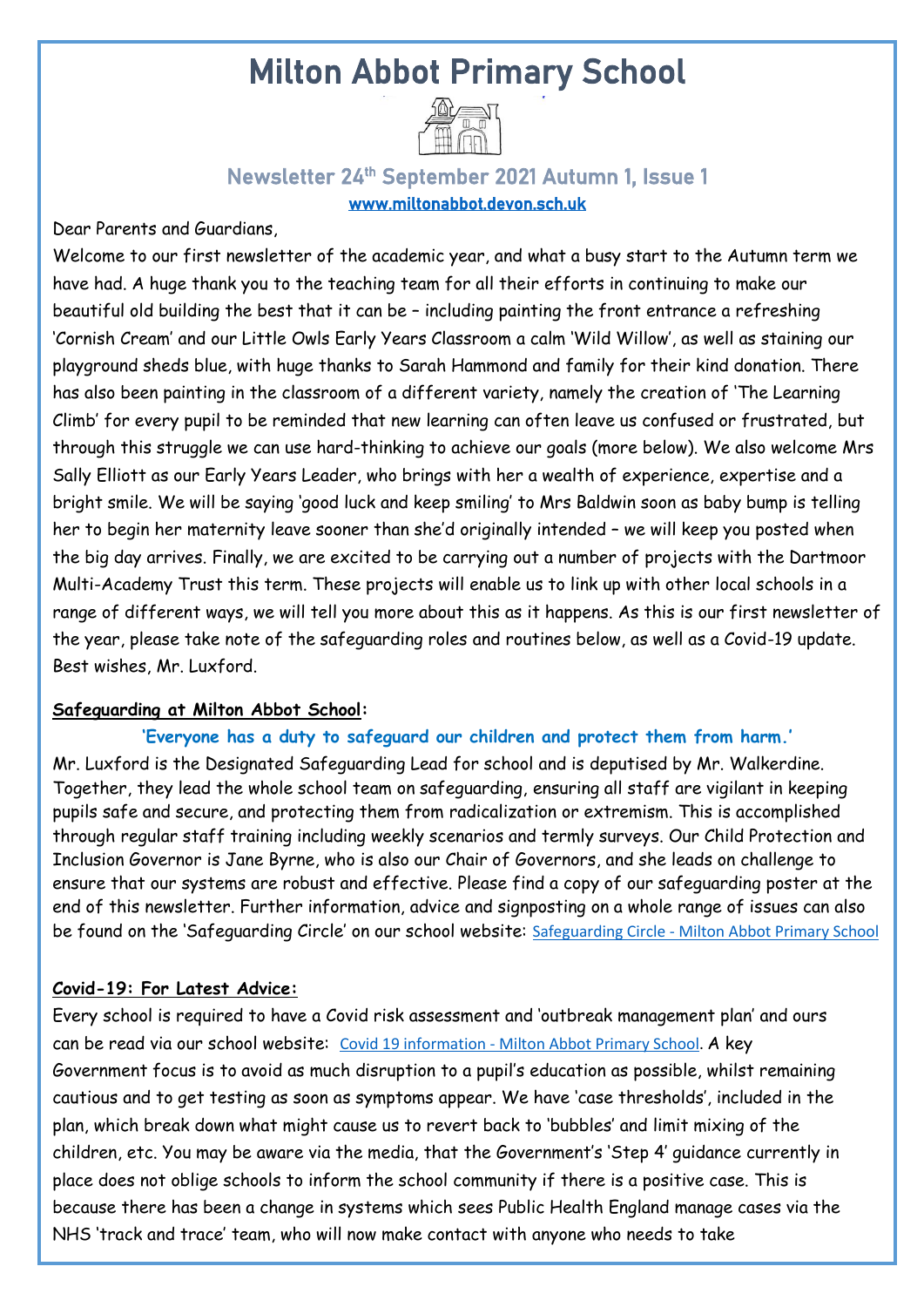#### further action as a result of this positive test. The guidance to schools states:

"Individuals identified as close contacts are **not required** to self-isolate if any of the following apply:

- they are **fully vaccinated** (e.g. at least 2 weeks after second dose)
- they are below the age of **18 years and 6 months**
- they have taken part in or are currently part of an approved COVID-19 vaccine trial
- they are not able to get vaccinated for medical reasons

Children who are unwell should **not** attend the setting and should remain at home until their acute symptoms resolve (+24 hours for a fever).

- **IF** these symptoms develop into cough, temperature, changes to taste and smell, should isolate and test.
- **IF** test negative to COVID-19, still need to remain at home until at least 24 fever free and acute symptoms resolved.

**Parents and settings should not try and 'second guess' diagnosis – if they have the key symptoms, isolate and test.**

We continue to apply hygiene routines in school and are following all advice concerning distancing to minimise risk of transmission. I know that our families are taking this very seriously and I thank you for continuing to be vigilant for symptoms and being highly cautious if you are concerned over your child's health.

**<https://www.nhs.uk/conditions/coronavirus-covid-19/symptoms/> <https://www.bbc.co.uk/news/health-54145299> (this has a good BBC Video on Symptoms)**

#### **Remote Learning**:

If your child is required to isolate at home, then we will make contact with you to offer remote learning opportunities, seeking to work in collaboration with you and only if your child is well enough to do so.

**Contacting School: Please can all absences and requests for before/after school clubs be directed to the office in the first instance, via phone, email or Mrs. Jones on Class Dojo. Thank you.**

#### **Learning Moments this week:**







Lambs hearts in Eagle Owls Science… Stone pudding in Tawny History… The Scream in Barn Art!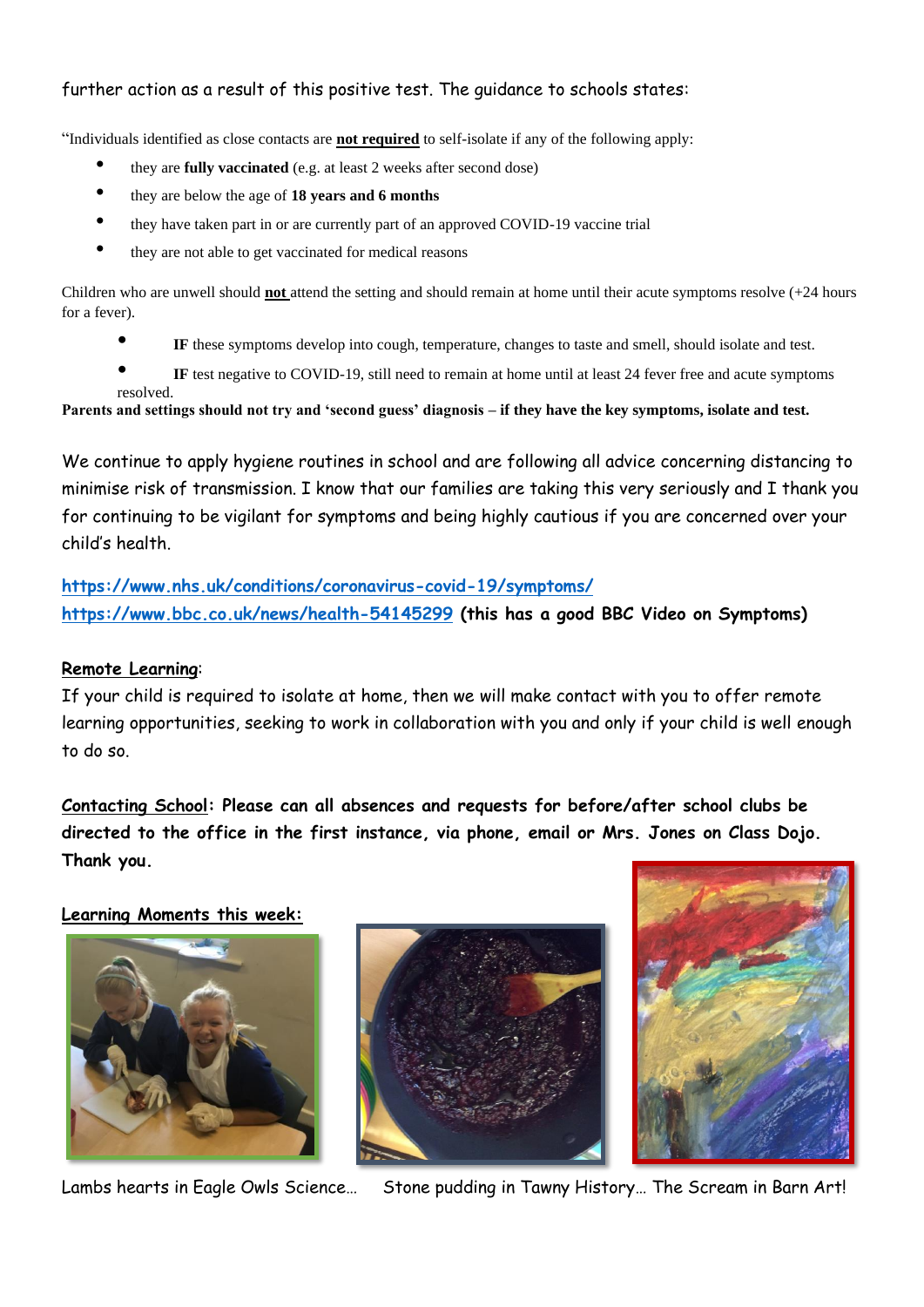

We have re-launched 'The Learning Climb' this year, based on the principles of The Learning Pit, which reassures our children that new learning can often leave you feeling confused, frustrated and worried. 'The Learning Climb' teaches that these are feelings we all share because there is a positive struggle to grasp new ideas or methods; it is also there to inspire pupils during this struggle to **have-a-go**, don't give up, **problem-solve** and do their **hardest thinking** and before long they'll be climbing their way to success. At Milton Abbot we are always keen to recognise success and teachers award great Learning Climbers in our Celebration Assemblies, as well as saying say well done to Curriculum Experts who have climbed their way to success in different subjects.